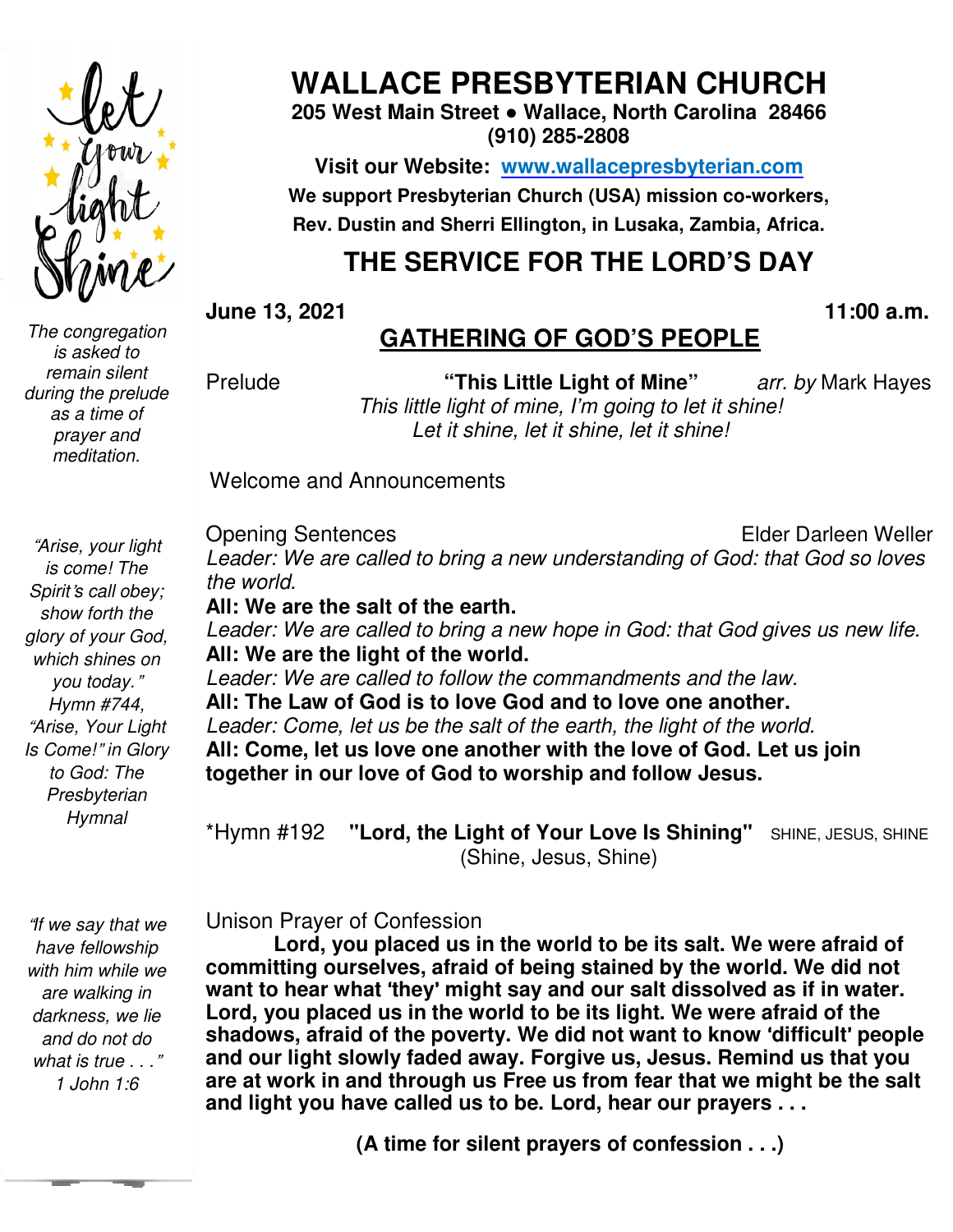" *. . . but if we walk in the light as he himself is in the light, we have fellowship with one another, and the blood of Jesus his Son cleanses us from all sin.*" *1 John 1:7* 

Responsive Assurance of Pardon *Leader: God give us the gift of redemption by giving us the gift of Jesus Christ, who lived for us, died for us, and lives again. Hear God*'*s good news:*  **All: In Jesus Christ, we are forgiven! Thanks be to God!** 

Gloria Patri **Glory Be to the Father Glory be to the Father, and to the Son, and to the Holy Ghost; as it was in the beginning, is now, and ever shall be, world without end. Amen, amen.** 

### **PROCLAIMING GOD'S WORD**

Children's Sermon **2021 Kirkwood Creation Camp** 



*King, Jr.* 

Prayer for Illumination Hymn #458 **"Thy Word Is a Lamp unto My Feet"** Thy word is a lamp unto my feet and a light unto my path. Thy word is a lamp unto my feet and a light unto my path. When I feel afraid, and think I've lost my way, Still you're there right beside me. Nothing will I fear as long as you are near. Please be near me to the end. Thy word is a lamp unto my feet and a light unto my path. Thy word is a lamp unto my feet and a light unto my path.

Old Testament Lesson *Jeremiah 7:1-11* Elder Darleen Weller Gospel Lesson *Matthew 5:13-16* Sermon **THE SERMON ON THE MOUNT** Dr. Philip K. Gladden "Salt Light" "*Darkness cannot drive out darkness; only light can do that. Hate cannot drive out hate; only love can do that.*" *Martin Luther* 

Pastoral Prayer with the Lord's Prayer *(Led by Mary Matthews)* 

v<br>. **Our Father who art in heaven, hallowed be Thy name. Thy kingdom come, Thy will be done, on earth as it is in heaven. Give us this day our daily bread; and forgive us our debts, as we forgive our debtors; and lead us not into temptation, but deliver us from evil. For Thine is the kingdom and the power and the glory, forever. Amen.** 

# **GIVING THANKS TO GOD**

Presentation of Tithes and Offerings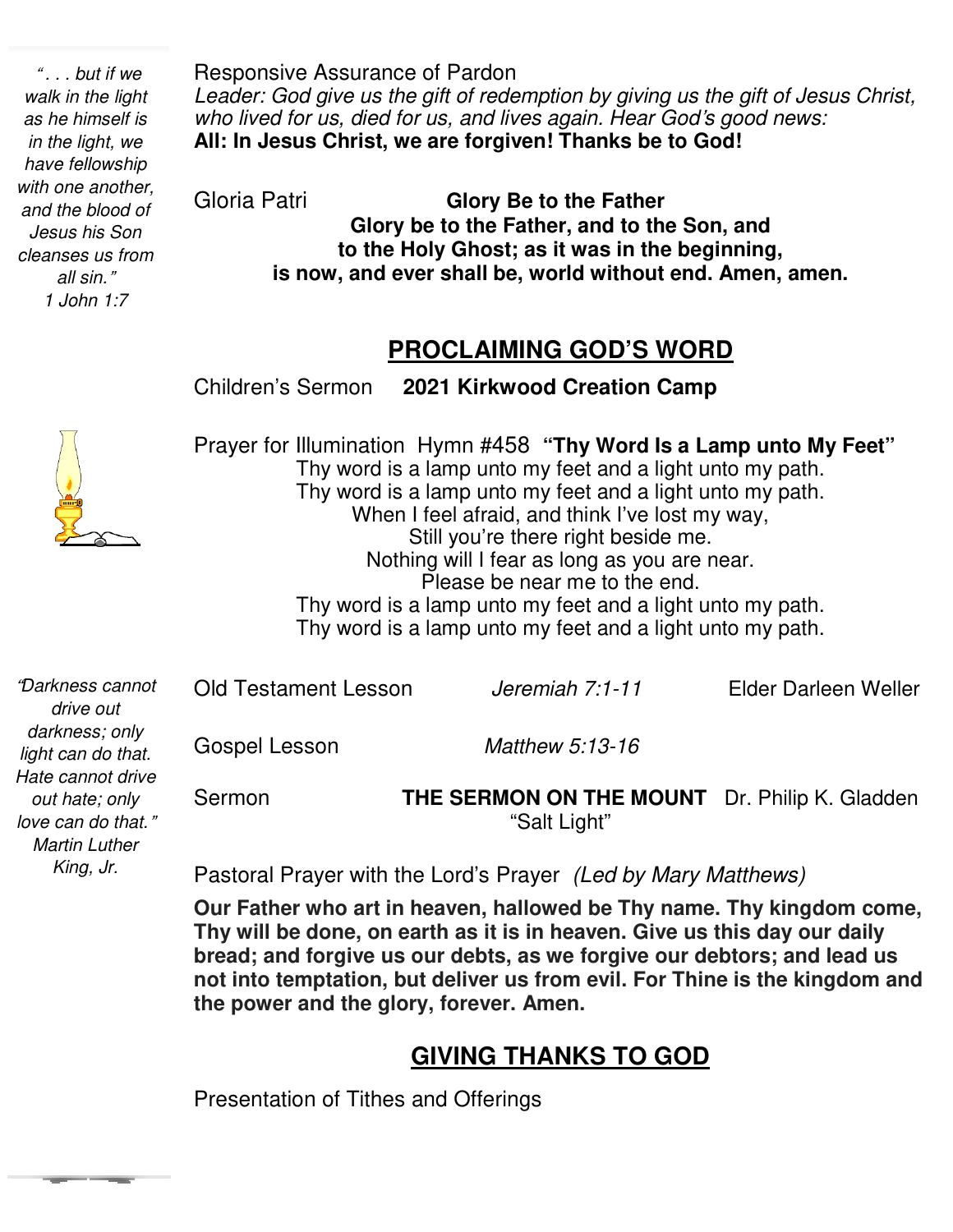*For it is the God who said,* '*Let light shine out of darkness,*' *who has shone in our hearts to give the light of the knowledge of the glory of God in the face of Jesus Christ.*" *2 Corinthians 4:6* 

"*In the same way, let your light shine before others, so that they may see your good works and give glory to your Father in heaven.*" *Matthew 5:16* 

Offertory **"Sunshine and Joy Medley"** *arr. by* Mark Hayes *There is sunshine in my soul today, more glorious and bright Than glows in any earthly sky, for Jesus is my light. O there's sunshine, blessed sunshine, While the peaceful, happy moments roll; When Jesus shows His smiling face there is sunshine in my soul. I've got the joy, joy, joy, joy down in my heart. Where? Down in my heart to stay.*

The Affirmation of Faith: The Apostles' Creed **I believe in God the Father Almighty, Maker of heaven and earth. And in Jesus Christ his only Son our Lord; who was conceived by the Holy Ghost, born of the Virgin Mary, suffered under Pontius Pilate, was crucified, dead, and buried; he descended into hell; the third day he rose again from the dead; he ascended into heaven, and sitteth on the right hand of God the Father Almighty; from thence he shall come to judge the quick and the dead. I believe in the Holy Ghost; the holy catholic Church; the communion of saints; the forgiveness of sins; the resurrection of the body; and the life everlasting. Amen.** 



#### \*Hymn "**This Little Light of Mine**"

 This little light of mine, I'm gonna let it shine. This little light of mine, I'm gonna let it shine. This little light of mine, I'm gonna let it shine. Let it shine, let it shine, let it shine.

 Hide it under a bushel? No! I'm gonna let it shine. Hide it under a bushel? No! I'm gonna let it shine. Hide it under a bushel? No! I'm gonna let it shine. Let it shine, let it shine, let it shine.

 Don't let Satan blow it out, I'm gonna let it shine. Don't let Satan blow it out, I'm gonna let it shine. Don't let Satan blow it out, I'm gonna let it shine. Let it shine, let it shine, let it shine.

 Let it shine till Jesus comes, I'm gonna let it shine. Let it shine till Jesus comes, I'm gonna let it shine. Let it shine till Jesus comes, I'm gonna let it shine. Let it shine, let it shine, let it shine.

Benediction

Postlude

\**All who are able may stand*